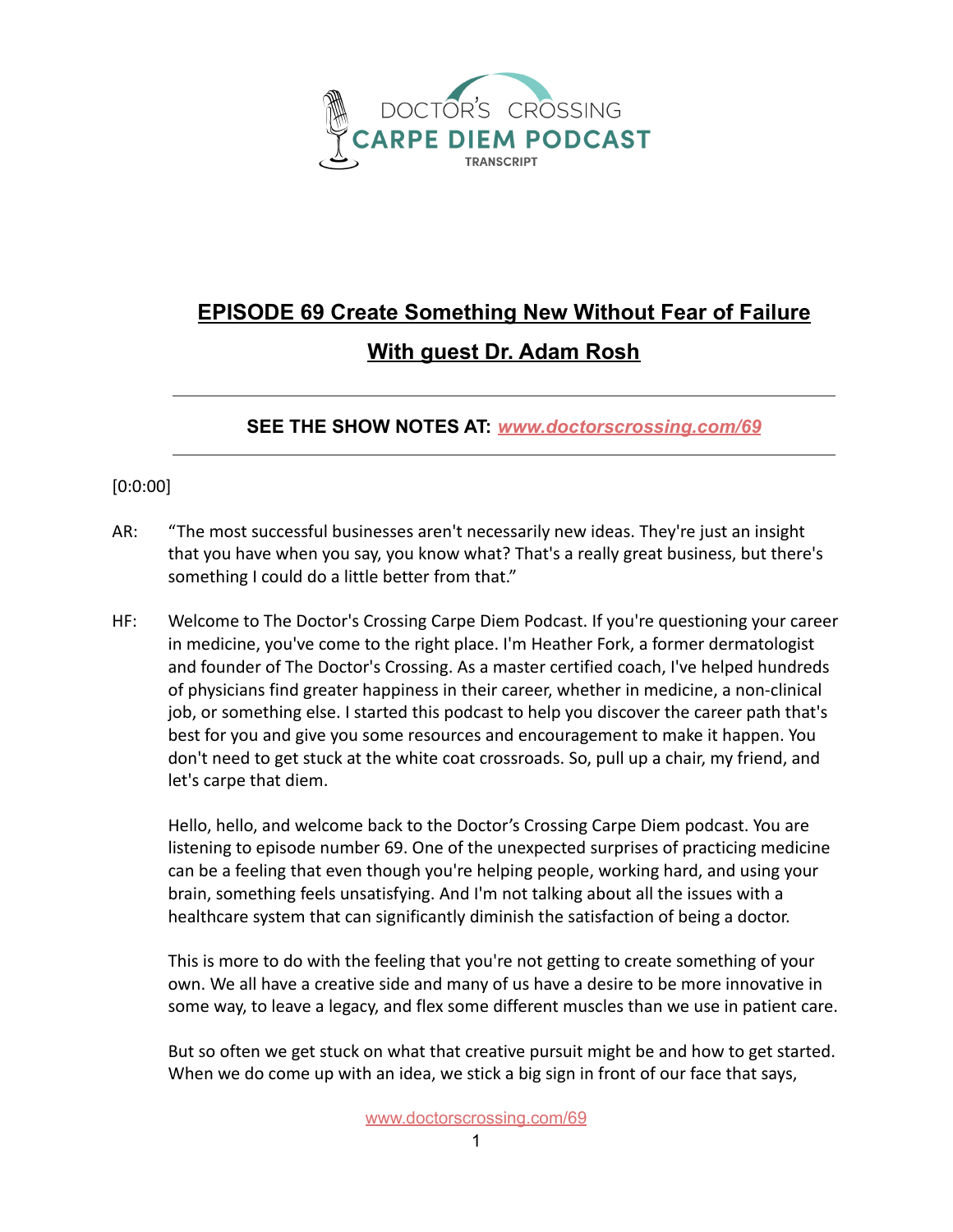

"How? How are you going to do this?" And this question becomes a stop sign. We want a guarantee of success before taking that first step.

This episode is all about allowing you to think outside the box and have some encouragement and advice for getting your ideas out of your head and giving them legs so you can start taking those steps. To help us out today, our special guest is Dr. Adam Rosh, emergency medicine physician and founder of Rosh Review, a company that helps physicians, medical students, and other healthcare professionals be successful on their exams and certifications.

Dr. Rosh has a lot of experience as a serial entrepreneur dating back to childhood. Through hearing about his challenges and successes, we're going to get some great tips on how to move forward with our own ideas and dreams. It's truly a pleasure to welcome Dr. Adam Rosh to the podcast. Hi, Adam.

- AR: Hi Heather. How are you?
- HF: I'm great. It's so nice to meet you. I know we talked a long time ago, a number of years ago, and it's great to actually see you.
- AR: I couldn't be happier. Thank you for inviting me to the Doctor's Crossing podcast. I've listened to a lot of your previous episodes and it's really great to be included in your list of guests.
- HF: Oh, thank you so much. I'm very honored. I'm excited to hear your story. Would you like to take us back to childhood and tell us how this entrepreneurial bug got started?
- AR: Well, yeah. I'll go directly to the latest venture of Rosh Review, and think about kind of how that started in my life. I think like many people who start a business, there are inklings of a lot of failures in their past, and eventually, they hit the mark. With Rosh Review, that was really born out of my struggles in college. I got to undergraduate college and really was in one of those high schools that I cruised through, but never ended up learning how to learn. So, when I got to undergrad at University of Wisconsin, Madison, I was sitting in classrooms and I didn't really know how to pass these exams and things weren't going so well. By the end of my second year, I had a 2.1 GPA,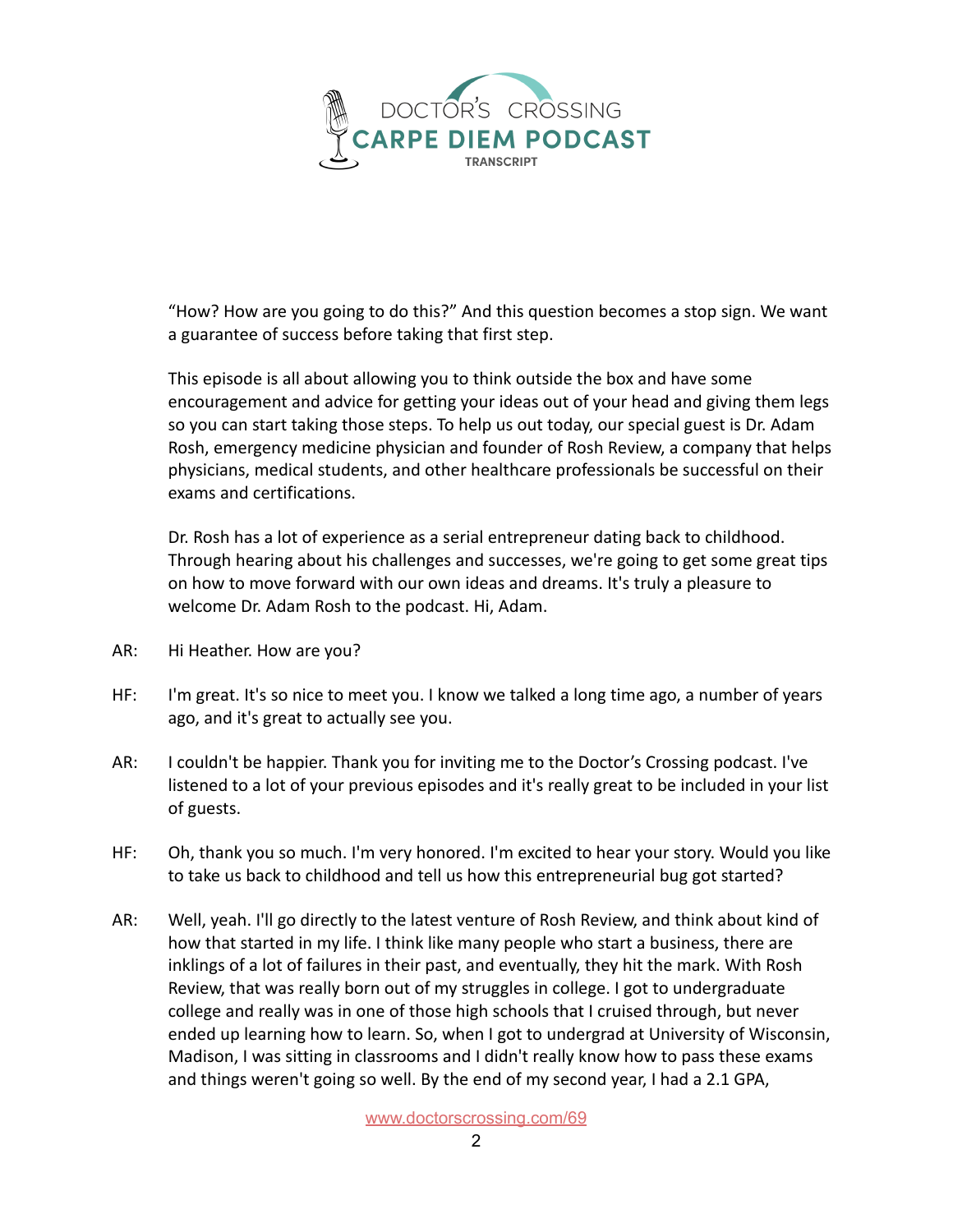

cumulative GPA. I was on the verge of flunking out of college.

And I had one of these moments where I was asking myself "What am I going to do with myself?" and had to make a change. I dedicated myself to understanding and learning how to learn. That was the seed that germinated and grew into this idea of building an education company Rosh Review that would help others succeed and to help others build confidence and to provide the knowledge into being able to pass certification exams and being able to become better learners and the ultimate goal of Rosh Review is to provide better patient care by making better decisions at the bedside by having better knowledge.

I look at it as scratching my own itch. I was a struggling student and I spent so much time rectifying that, changing that in my life, and then ultimately built a Qbank and product that scratched my own itch. I wanted a better review resource out there for these certification exams. Ultimately, that's how Rosh Review started.

- HF: I never knew this backstory, Adam. I really appreciate you sharing this. It's so helpful.
- AR: I think a lot of people in our profession, we're surrounded by high achievers. And I know for me, I didn't start with the foundation of success. I actually started with the foundation of failure, but it was those failures that drove me to not want to feel a certain way. It was those failures that drove me to disprove people and to kind of get over insecurities in my life that I had when I got to college and in medical school. And then that changed for me.

And now anytime, I come across people who are in similar situations, those are the people who I love to work with. Those are the people who I spend time with, because I know there's so much potential in them. The spotlight just needs to be shined on those strengths that they have.

- HF: Wow, there's so much in here when you said foundation of failure. This is something we don't typically hear. We tend to want to hide our failures, but it makes me think of a quote that I hear, which is, "We tend to teach what we want to learn."
- AR: Absolutely.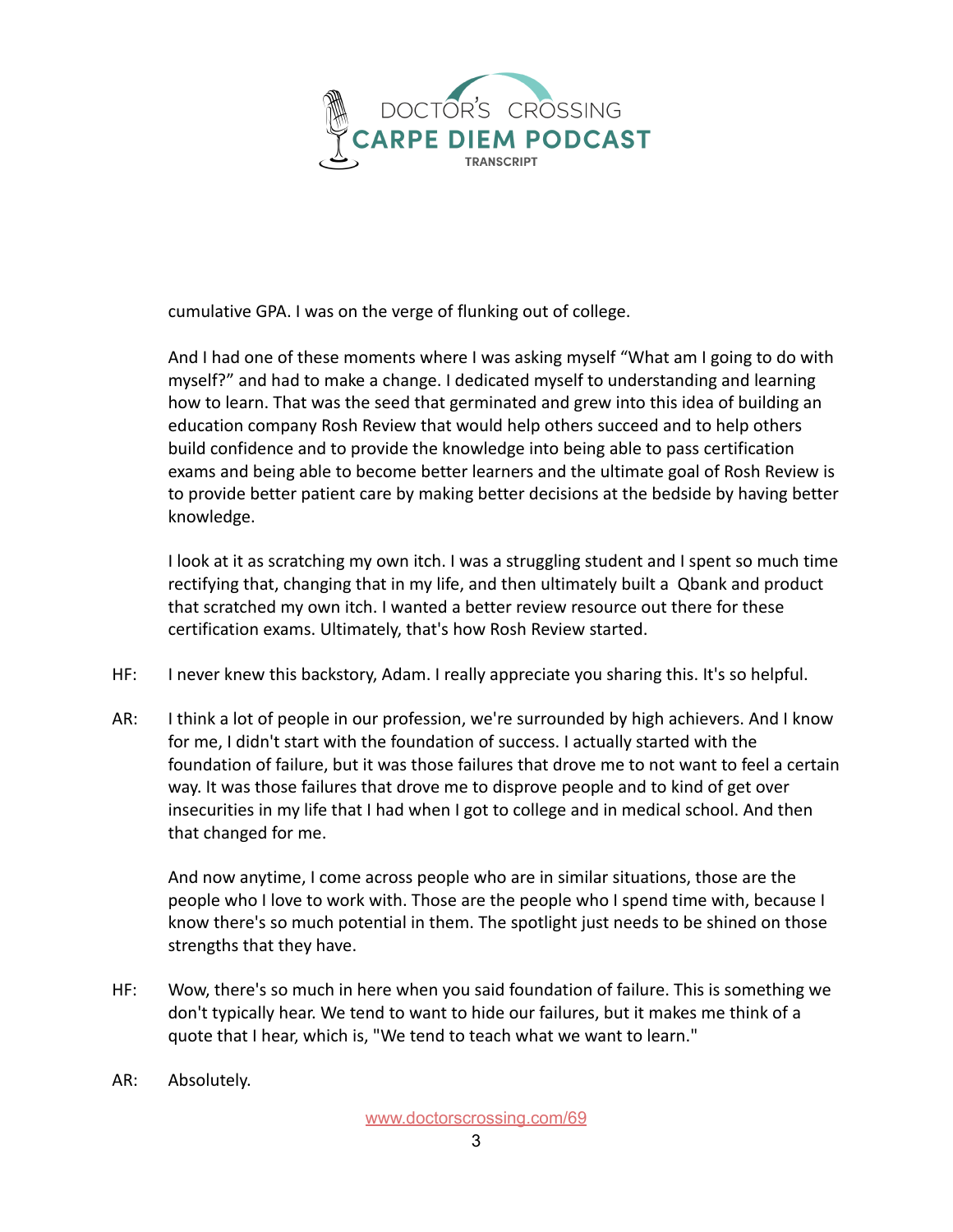

- HF: I'm curious, Adam, where in this story, did you start thinking about doing this for other people? As you said in college, it's when you realize that, "Oh my gosh, like I have a 2.0. I need to do something here."
- AR: I think when we all start out going into the health professions and being a physician, there has to be some component of wanting to help other people. That was always there for me. I always wanted to be able to assuage someone's pain. I went into emergency medicine and we get to do that a lot.

After I struggled through undergrad and made it to medical school, and really my learning journey had flipped. My learning journey became something that I became proud of. It became something that drove me and built my confidence. And by medical school, I said I have a really good grasp of this material. My special skill, what I learned, was being able to take complex material and simplify that. I think that is harder than it seems.

I started tutoring when I became a third-year and fourth-year medical student, I started helping out the first-year and second-year students. Then even through residency, I was always involved in some type of education. I became a chief resident. I was involved in writing review articles. As a resident, I authored the PreTest Emergency Medicine book for McGraw-Hill. It was about being able to take my knowledge and giving it back to people because I knew if there was just one person like me out there, it was going to help them.

That ultimately, making the decision to do this at scale was building Rosh Review. When I built Rosh Review, you're really just trying to help one person, but you're able to scale it, because it's a digital product, and that's kind of right where it grew from. It grew from this idea of how I can help one person get better at test-taking. Then now we help probably close to 300- 400,000 people.

HF: You talk about helping people. That's fundamental. And obviously as an emergency medicine physician, you're helping patients all the time. How would you compare this desire to help people as a physician and the satisfaction you got from it to the desire to help people in this realm of learning and the satisfaction you've gotten from creating Rosh Review?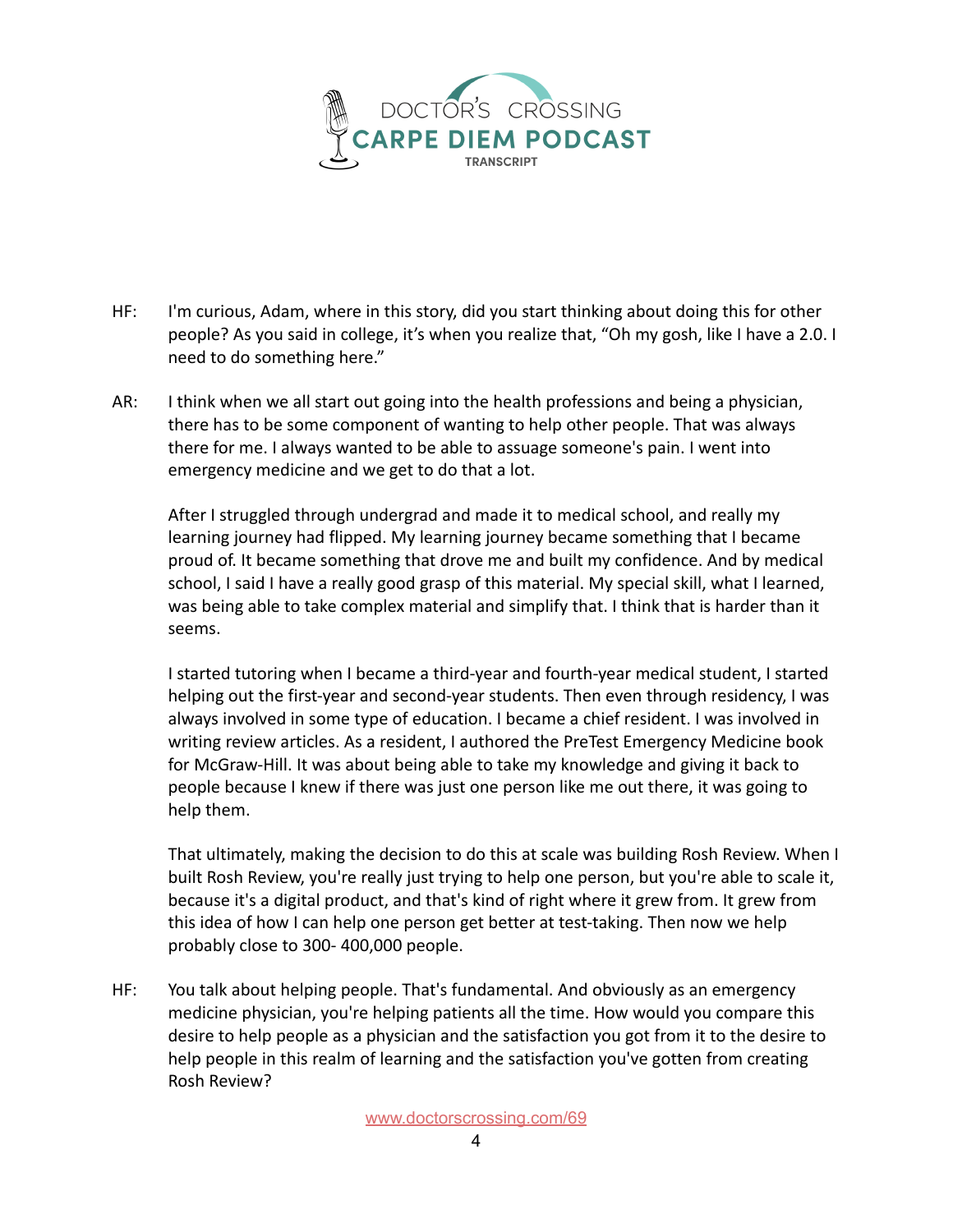

AR: That's a really great question. I think there's an opportunity here. And oftentimes the business world gets this kind of bad, people feel like it's very individualistic in the business world. It's about profit. And ultimately yes, most businesses, the end result is profit.

But I think an approach that I committed to very early on was not only how are we going to interact? How do I interact with learners or subscribers or customers ultimately, but how do we interact with everyone that we work with? That could be employees, that could be other contractors, that could be anyone that we're doing work with.

Something that was the most important decision that I made early on in building Rosh Review was from a single sentence in a book called "The Advantage" by Patrick Lencioni. And in that book I was reading and it said the greatest competitive advantage an organization or a business could have, or a team could have is organizational health and it's free.

That piqued my interest and I dove into this, what is organizational health? And really it's about building true values of a company that you live by. When you think about being a physician, we enter that world with the Hippocratic oath. We enter that world with values that we have a responsibility to society. We have a commitment to helping individuals from suffering, from removing suffering and eliminating suffering. And that same type of commitment could easily be applied to the business world.

The great part about it is it's free. There's no cost, there's no marketing cost, there's no database cost. It's simply treating other people with respect and humility and understanding humanity and everything. In the same way, the lessons that I learned, let's say, from my chairman, Dr. Lewis Goldfrank at NYU Bellevue, that every human has value.

It's the same thing in the business world. Every human has value. Whether it's a customer, a coworker, or another business that you're doing work with. And building that, applying that became so critical and so valuable. And it's actually the thing I am most proud of at Rosh Review.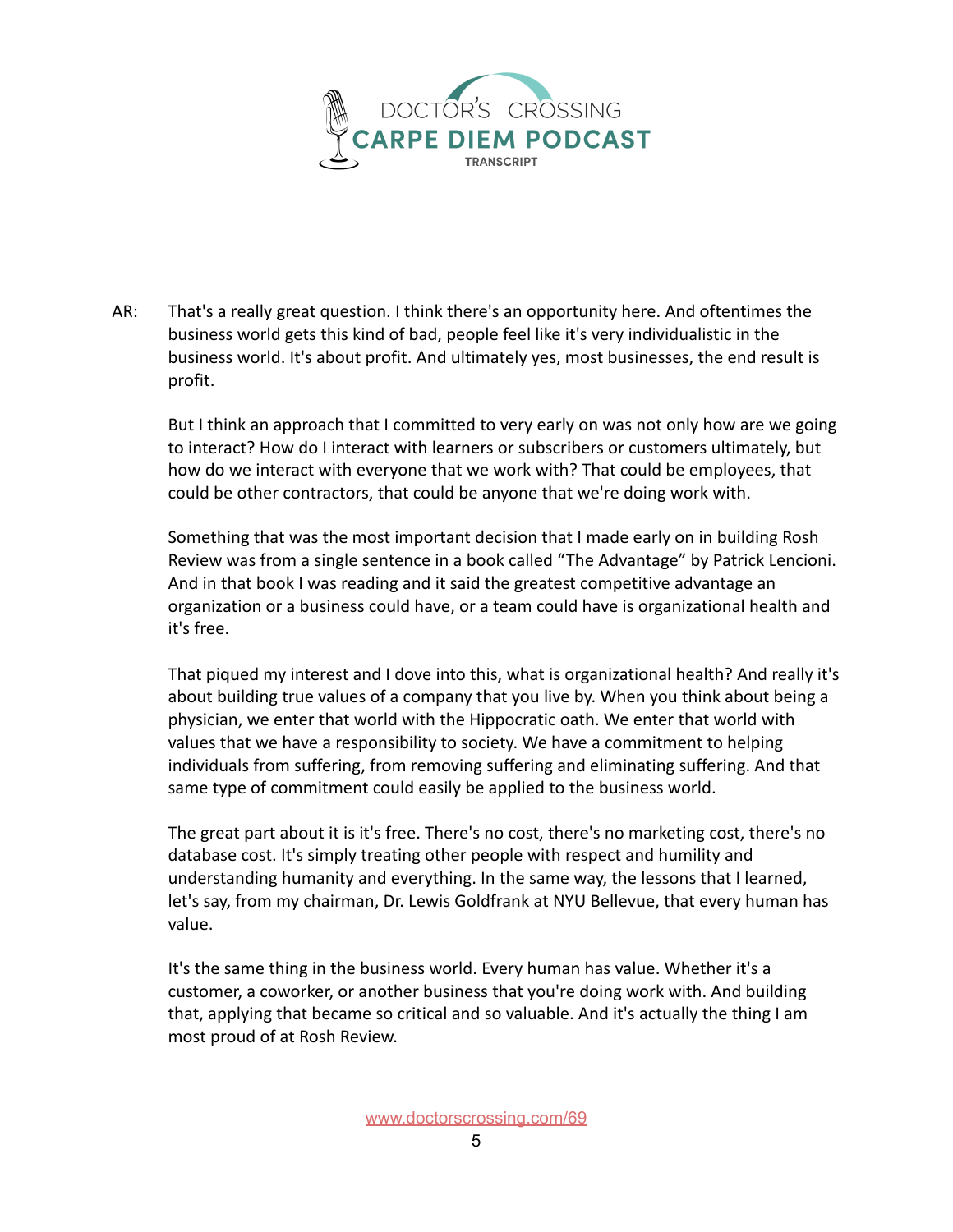

HF: That's why you're showing how the values can be connected and congruent with your work as a physician to doing something different and it's going to bring you a lot of satisfaction regardless of where you're sort of the landscape that you're working in.

Since we're focusing in this podcast on physicians who might want to create something of their own, do you want to talk just a little bit about how to think about bringing an idea forward, because you've started a number of different businesses when you're getting stuck in that "how" phase?

AR: A lot of times one of the fears, or one of the reasons why people can't get started, there's that initial, you think about that big, big boulder and be like, "How do you get that boulder rolling?" And the hardest part is that initial friction point. You just need to get something rolling. And oftentimes people are like, "Well, I don't have any great ideas. I don't know how to code. How do you gather all the people together?" Those are the things that stall a lot of people and prevent a lot of people from pursuing these desires that they want to maybe build a little side business or even start something entirely new or change careers.

I would say that the most successful businesses aren't necessarily new ideas. They're just an insight that you have when you say, "You know what? That's a really great business, but there's something I could do a little better from that." And that's really what Rosh Review was. It wasn't its first question bank. It was just a question bank that we did, I thought in a little better way. I thought we were able to put the learner at the center of it.

For people who want to start a business, but maybe don't know where to start, just look around and just say "What out there isn't working the way it needs to be working and let me focus in on that and try and make it better."

HF: That's a really excellent point because people will often look and see, "Well, someone's already doing that." But if you think about it, look at all the diet programs that there are, there's always going to be more, there'll be more diet books, there'll be more books that get published. So yeah, I like that point that you brought out. It doesn't have to be different, but you can do it in a different way.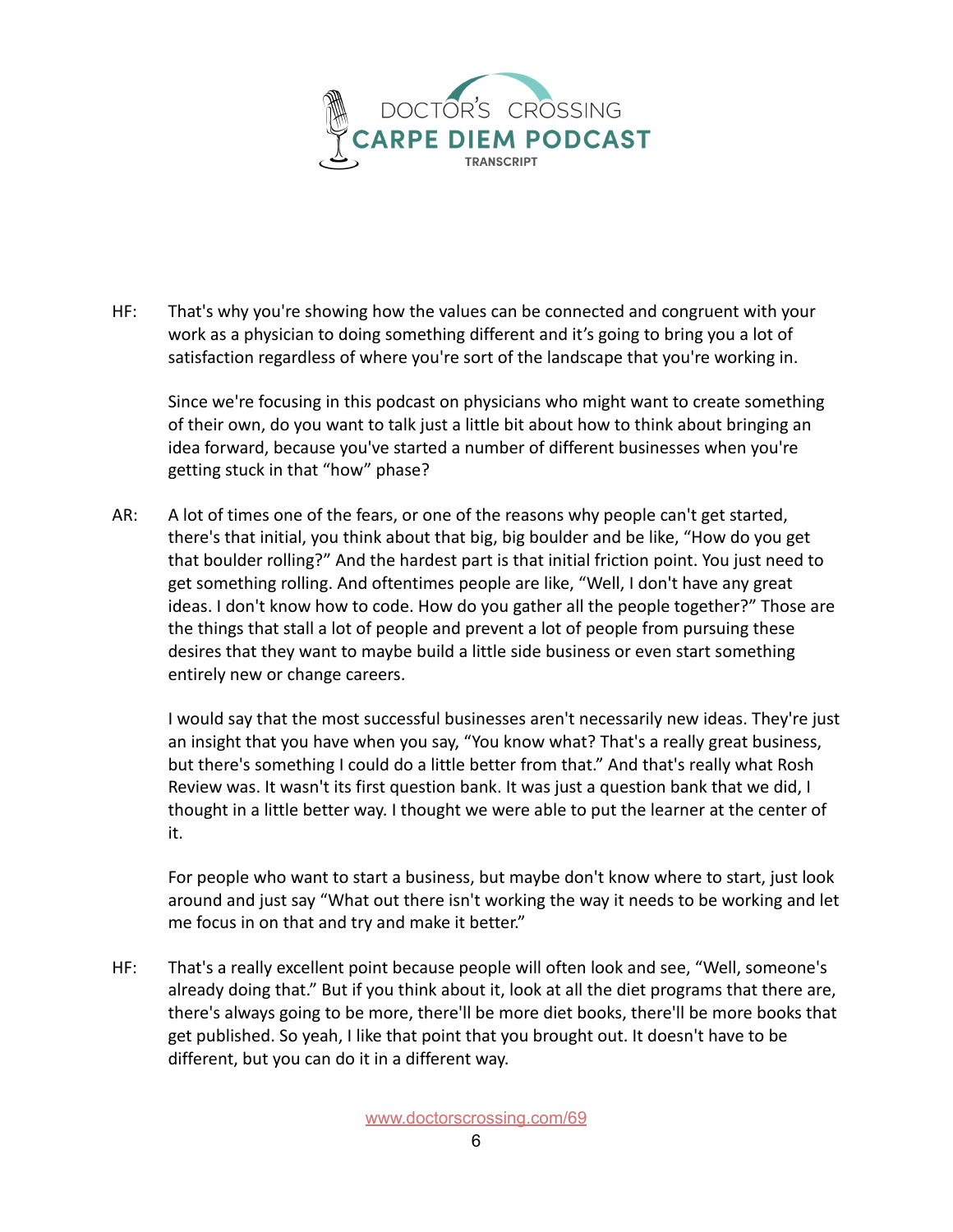

- AR: Yeah. I think it's an overlooked area of starting businesses. It's always about, "How do I start the new Apple or the latest Google?" And those are very common fears that we have. We're always comparing ourselves to others. I think in the business sense, there are millions and millions of ideas out there. And sometimes that could be overwhelming. Just walk around, just think about what in your life, what itch can you scratch? And those are the best places to start. Where are you seeing that there's areas of improvement in your own life and just start there.
- HF: Excellent. I want to take a brief pause here for a short message and then we'll come back and we'll talk more about how to slay some of these roadblocks that inevitably come up.

If you are applying to a nonclinical job, it's a great idea to convert your CV to a resume. A well-crafted resume helps recruiters see why you are the right person for the job. My resume kit is a downloadable PDF that walks you step by step through creating an impressive resume of your own. You'll have everything you need, including templates and a bonus on writing a winning cover letter.

To get immediate access to this kit that I use with my coaching clients, go to doctorscrossing.com/resumekit or simply go to the Doctor's Crossing website and hit the products tab at the top of the page. Now, back to our podcast.

All right. We're back here with Dr. Adam Rosh, and we're talking about how to slay some of these other roadblocks. Another common one, I think people can get caught in is analysis paralysis. They're researching, they're reading things, they're talking to people, so they're in motion, but they're not really in action. They're not really moving forward.

AR: That's a very common issue that causes people to exactly what you say, just become stale and static and not move and not make forward progress. And oftentimes it's fear that is causing that. It's the fear of what happens if I fail, what happens if I don't know what I'm doing? When I take a step back and think about that, when I made the decision to fully commit to Rosh Review, I had to leave a position of being a program director in medicine. Something that was my dream from starting residency, was to become a program director and oversee and be involved in the life of residents. And I walked away from that. I stepped away from that, and that was extremely fearful. There was a lot of fear around that, but I did fear setting exercises and was able to get past that.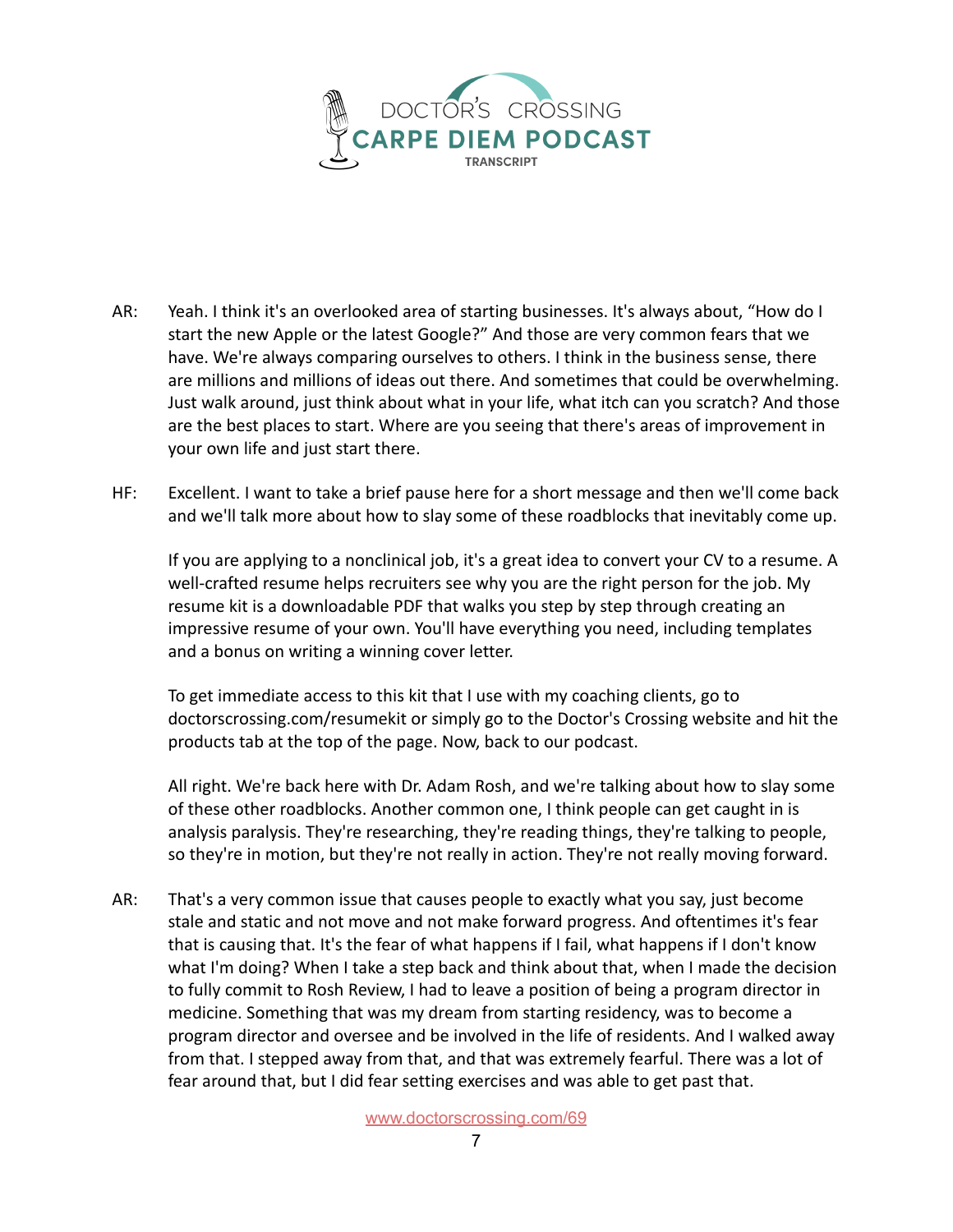

But the way you get around that also is just, you have to just start actually doing things. And here's a kind of way I mitigate the risk of fear. I think I like to only do things where if I fail, I fail high. What do I mean by that? I know failure is going to happen, but let's say I want to get involved in something that I'm going to end up building some networks, or I'm going to end up learning new skills. I started a company before Rosh Review called Probiotics MD that sold probiotics. I spent a ton of time, a ton of money in building it and it failed.

But you know what? In the end, I learned how to develop a brand. I learned how to communicate with distributors. I learned how to build a website. Probiotics MD was a failure, but I gained so many skills that I took those skills and immediately started shortly after that, building Rosh Review and using those skills. I like to say, I like to fail high. Do things that if it doesn't succeed, you still get something out of it and make those choices of what you're going to spend your time on, knowing that if you fail that you're going to get something out of it.

- HF: That is so golden, Adam, it is such a great reframe on failure. And it reminds me of something I heard too. I think it was by Marie Forlio and she said, "There's no winning or losing, there's winning or learning."
- AR: I like that.
- HF: You captured that. It's interesting you say this, because just the other day, I was speaking with a physician who spent a lot of time and number of years and money on trying to establish a business and it didn't work out. And we talked about all the things she learned in creating this business. And she rattled out probably 30 things. When she started saying these things, she got happier and happier and happier. She's like, "Oh my God, I learned all this stuff."

I'm really glad you shared this and your own failure because we need to normalize failure as part of the learning process. We could even reframe it as failure to me is failing to try. If you try something, you're not failing because as you articulated so well, there's always learning. Always.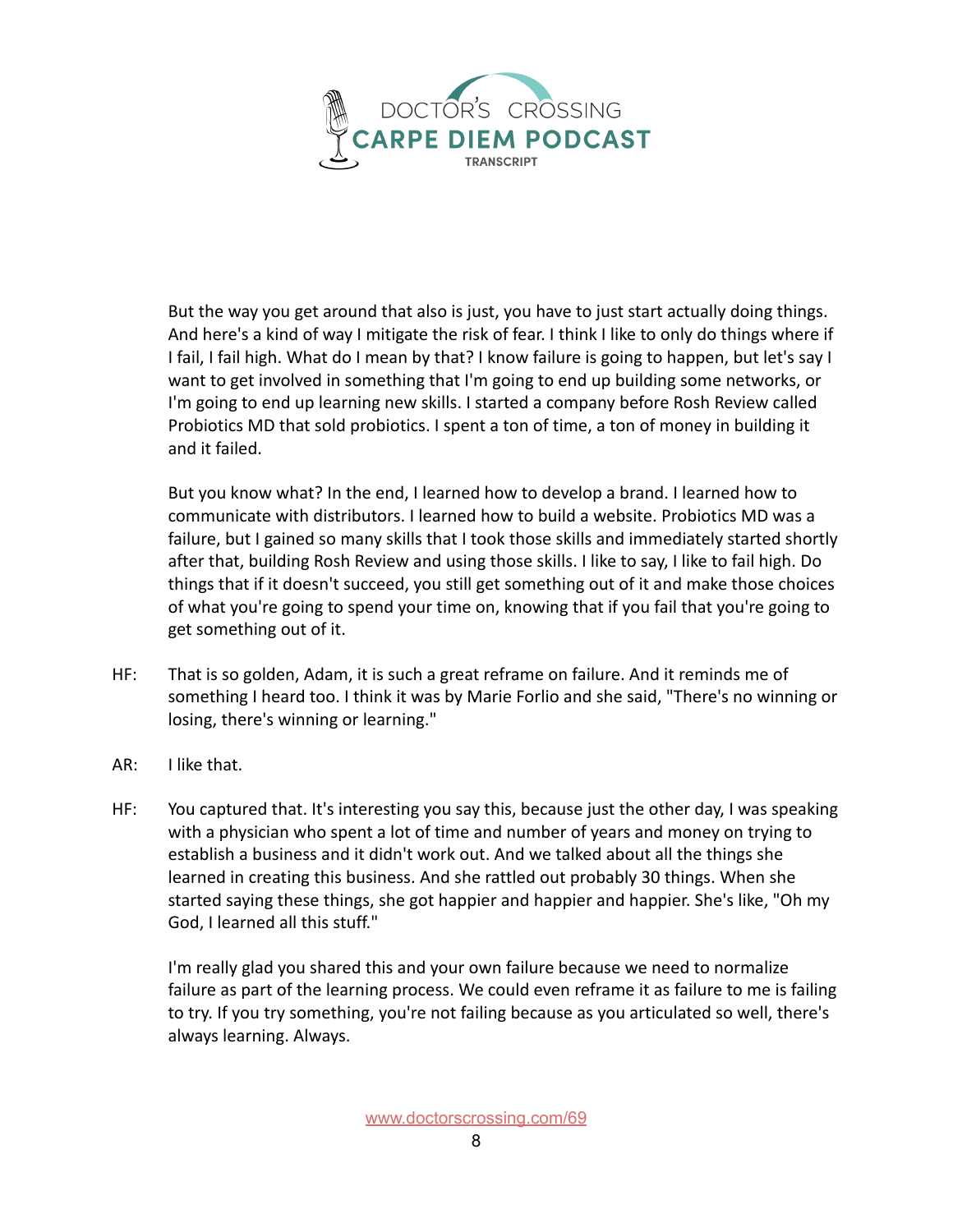

- AR: Yeah. You're spot on right there. I think it was like Ben Franklin or Ford who said something like, "I didn't fail 1,000 times." What was that saying? Do you remember? I don't know.
- HF: I think it was Edison or something.
- AR: Yeah, Edison.
- HF: Like "I didn't fail 10,000 times. I tried 10,000 things that didn't work."
- AR: Yeah. Something like that, whatever that quote is. I love that quote. I apologize I'm botching it right now, but it's definitely something that I always tell my kids too.
- HF: No, it's all good. I don't know if I have it right either, but we have the point, and that's what matters. We need to give ourselves permission to be human and learn. Just like when you're a kid, you fall down so many times when you're learning to walk. If a kid said, "I'm not going to learn to walk if I fall down on my butt," no one would be walking around.
- AR: That's right.
- HF: We'd still be crawling. Let's talk a little bit about what you learn about yourself. And also, maybe what you've seen about learners, who you've been helping learn about themselves when they're willing to really dig in and do something that's difficult.
- AR: I think in medicine specifically, but any environment that has a level of competition, there's a very psychological component to this. And a lot of it is around confidence. We've all heard of the imposter syndrome in medicine. I think it also exists in business, but the personalities in the business world are a little different.

What's really interesting is when we look at the people who fail exams in Rosh Review, the students who fail, the learners that fail, they're on two ends of the spectrum. They either didn't spend any time engaging in content studying, or they've gone through the question bank two or three times. They are on an extreme end of it.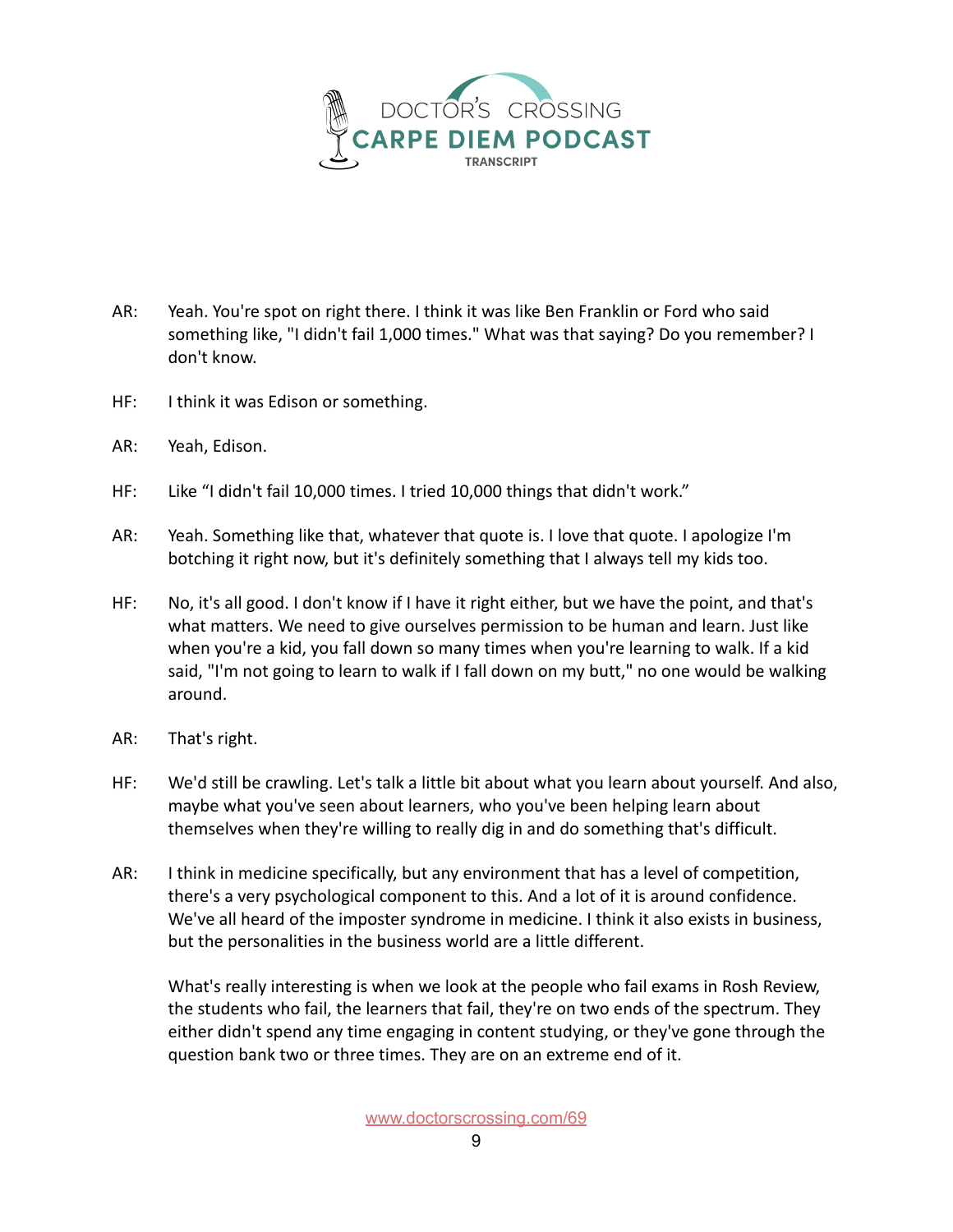

And one of the areas that I like to really focus on with test-taking is having a healthy mind when you're doing test-taking, even in the business sense or even in being a physician. I like to really focus on building confidence, and I think what we were alluding to earlier, having people dive into things and putting them and throwing them in the water and forcing them to swim but being there by their side, ready to intervene and to help them out. That's also what we've tried to do at Rosh Review is to really stand by the side of learners and to provide whatever support we can along their journeys.

- HF: Oh, this is wonderful because we often do when we think about doing something hard and potentially not having it work out the way we want, we don't often think of having someone by our side, someone who's maybe gone before, someone who can help us when the challenges come up and we want to pull up the tent stakes. There is something just part of human nature to want to collaborate and be in community and be seen.
- AR: Yeah. It's an interesting point because we always have someone by our side, believe it or not. At the library, you could go and check out a book about other people that have been doing the same things that you may be trying to do. We have the internet now where you could find resources and people available who are doing similar things. This is an audio podcast. But if you look behind me right now, you will see bookshelves filled with books of my teachers, of my mentors. I didn't go to a business school, but I probably have close to 200 books just on business principles.

When I was struggling in different facets of the business, different growth periods of Rosh Review, I would go and find books about people who went through the same thing. People who explain how they got through it from books.

I encourage people that whatever journey you're on, you're probably not the first person to be on that journey. Seek out others who have done something similar and ask them how they got through it, ask them what advice they have. When you're tackling anything difficult, get as many other opinions about the people who have done something and it gives you a sense that you could do this. There are other people that have been in this position.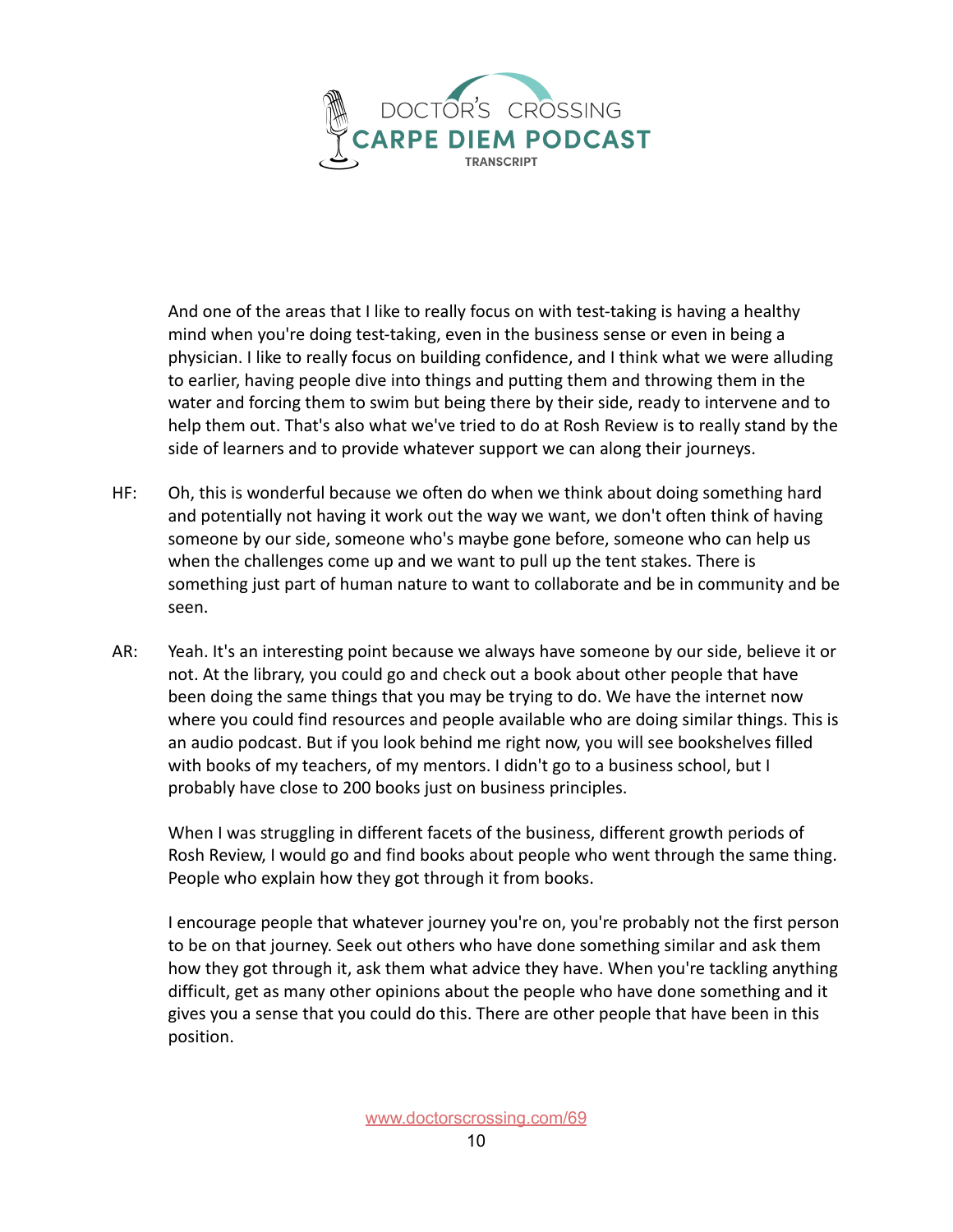

I mentor, I work a lot with people who are in the business world. The progress of a business is very similar. It's almost like, as physicians, we know what it's like to apply to medical school, the different years of medical school, getting through residency. We know the ups and downs.

The same thing happens in the business world. Businesses will start off right as infants. And then they go through this adolescent period. It's where you're going through puberty as a business and you have the same challenges. Every business has the same challenges. You don't have to reinvent the wheel to solve these problems. You just need to find the people who have been through this and they'll help you out. That's something that I've always done and I still do that. It's one of the things that is most rewarding. It's interacting and working with other entrepreneurs who are on that same course that I was on.

HF: I love this. If we think about walking at night down like an alley, if we're walking with someone else, we're a lot less scared. We feel like, "Oh, someone's with us on this journey." It's the same thing. When you're doing something where you're going into the unknown and you're going to hit some dark periods, having this community, like you said, if people have done this before helped you come along.

I think one of my big mistakes in my business is once I established it, I didn't ask for help. I should have had a business coach or mentor. I would've gone along much more quickly. It would've totally changed my trajectory in terms of how I could help people and scale the business. That was a big mistake I made and I don't have a problem admitting it. So maybe someone else will learn from my mistake.

When I got help and got a team and got a coach, the curve changed exponentially. Get help, whatever it is, don't go it alone. And it's also more fun to share your ideas and your process with other people.

AR: Yeah. I first heard about this idea of coaches probably almost 10, 15 years ago. In fact, when I was just starting off as a faculty member, there was an attending physician who had a life coach and I kind of chuckled at it, at the time. I was like, "Why do you need a life coach?" Fast forward 5, 10 years, I actually started working with a CEO coach, a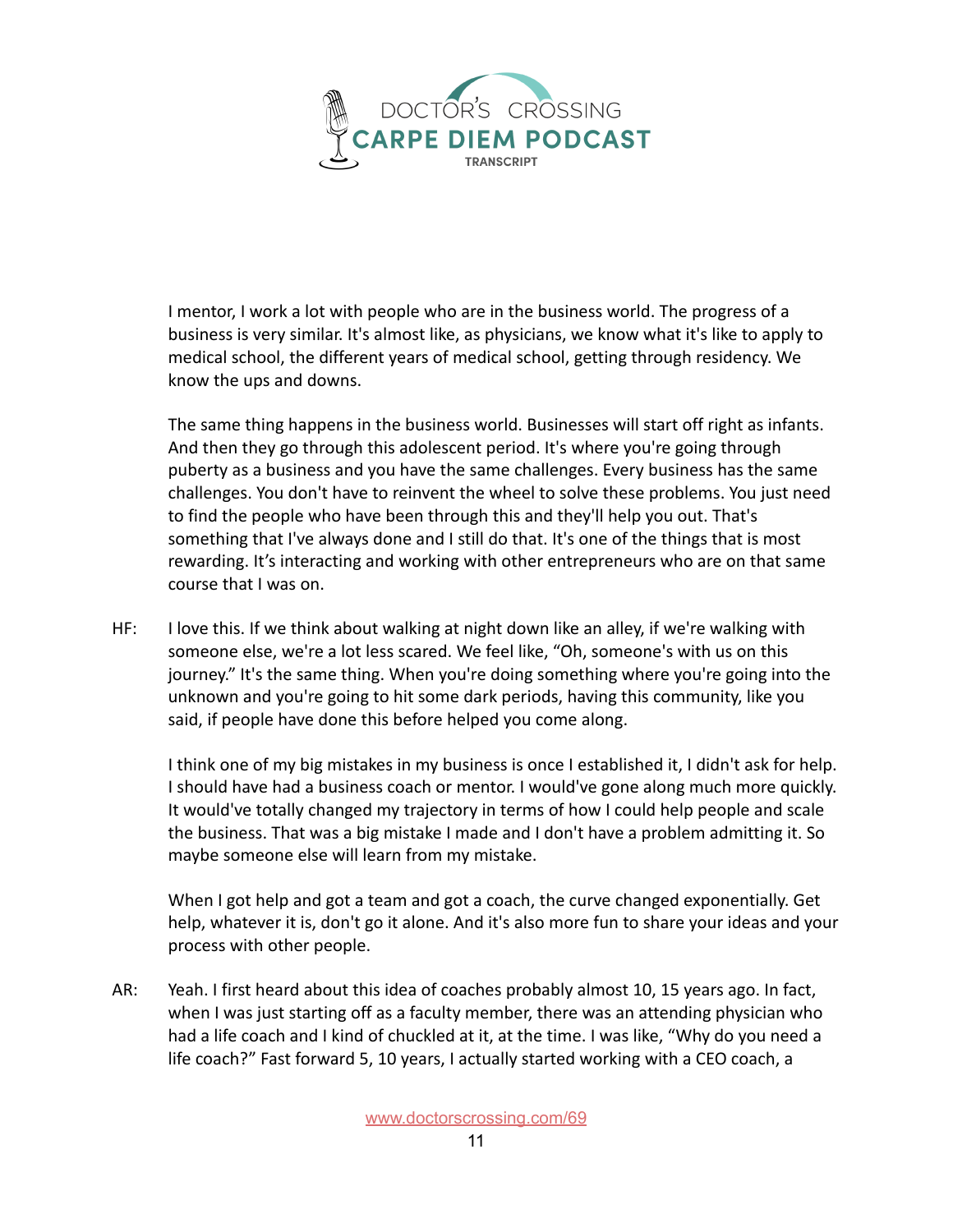

business coach. It was something I did for a while. I haven't done it in a while, but I did do it. It was so valuable and I totally got it. I am an advocate of having people.

Everyone has coaches. Michael Jordan had a coach. The greatest athletes, the greatest musicians, they all have coaches and they are all practicing every day to get better and better. Their coaches are identifying weaknesses and helping them get past those. It makes total sense in the business sense if you're trying to build a business, just in life to find other people.

- HF: Yeah. I'm sure Oprah has a coach. We all need these things. This has been a wonderful conversation, Adam. I'm so happy to have you here. You shared so many pearls of wisdom and I just really have to thank you from the bottom of my heart.
- AR: Thank you, Heather. It's really wonderful. I hope the audience here at Doctors Crossing Carpe Diem podcast got something out of it. If you guys ever want to reach out to me, feel free. You could email me at adam@roshreview.com.
- HF: Oh, thank you again, Adam. And I just like to say guys, if you're listening to this and thinking, well, I don't really want to start a business, you don't need to. It's really just doing something where you get to express your creativity and maybe even have a challenge. It could be something, just a hobby, learning an instrument, setting a fitness goal, doing something like being more adventurous in your travels. So don't think it has to be a business. Just anything where you feel like you get to grow and be who you want to be. So thanks so much for listening and don't forget to carpe that diem, and I'll see you in the next episode. Bye for now.

You've been listening to the Doctor's Crossing Carpe Diem Podcast. If you've enjoyed what you've heard, I'd love it if you'd take a moment to rate and review this podcast and hit the subscribe button below so you don't miss an episode. If you'd like some additional resources, head on over to my website at doctorscrossing.com and check out the free resources tab. You can also go to doctorscrossing.com/free-resources. And if you want to find more podcast episodes, you can also find them on the website under the podcast tab. And I hope to see you back in the next episode. Bye for now.